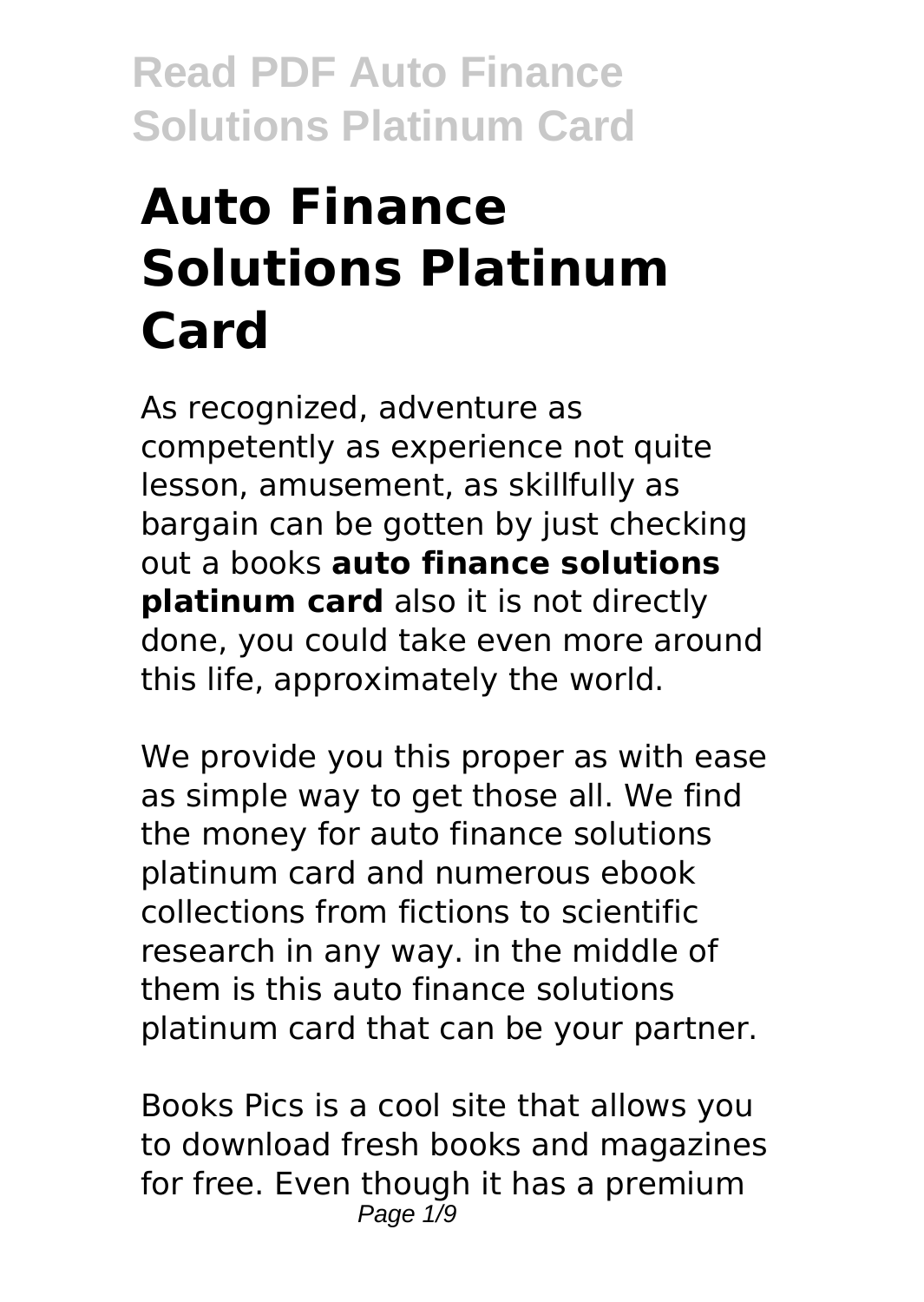version for faster and unlimited download speeds, the free version does pretty well too. It features a wide variety of books and magazines every day for your daily fodder, so get to it now!

### **Auto Finance Solutions Platinum Card**

Why Auto Finance Solutions? Keep Your Lots Stocked With Cars. Get the credit you need to buy new vehicles for your dealership. Discover Competitive Rates. Our job is to offer financial flexibility, not burdensome payments. Get Full Back-End Assistance. Manage your AFS quickly and easily with our virtual office.

## **Home | Auto Finance Solutions**

Based in Clearwater, Florida, Platinum Auto Finance is a regional lender primarily doing business in Florida, as well as North and South Carolina. We finance mostly used vehicles, from subprime to near-prime, through both independent and franchised dealers.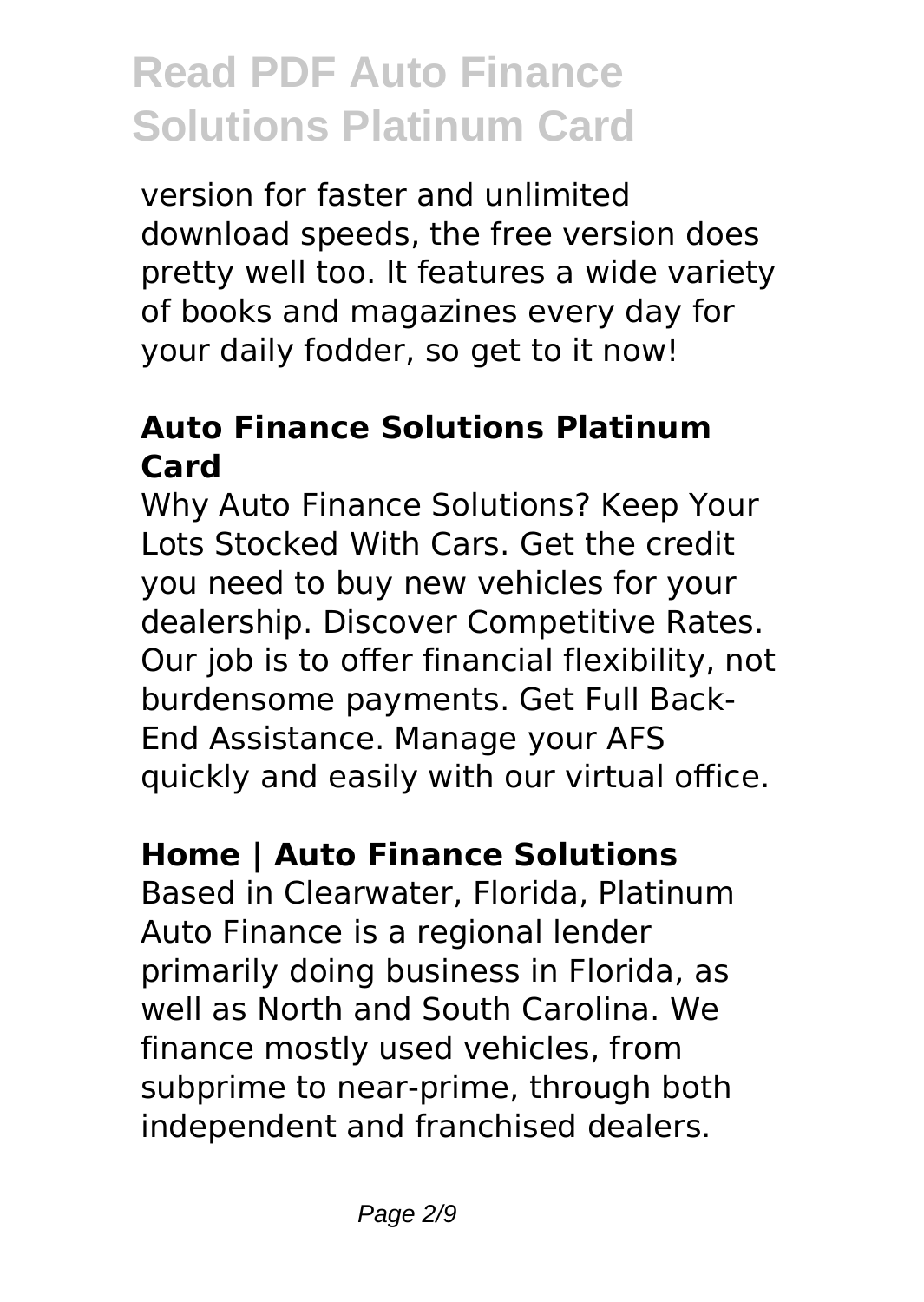#### **Platinum Auto Finance | Subprime & Near-Prime Lender ...**

Platinum Plus, LLC. is a full service solution for automotive finance and insurance products for your automotive group. Proudly serving our customers in Texas, Kansas, and Oklahoma with a wholesale custom product portfolio.

#### **Automotive Finance & Insurance Products | Platinum Plus LLC**

With UOB Platinum Business Card, you can now enjoy greater financial flexibility to grow your business the way you want. ... Merchant Solutions. Merchant Acquisition Programme ... All UOB Business cards are auto-enabled for overseas card use, but you can disable your card for overseas use.

### **UOB Platinum Business Card**

Platinum Auto Finance of Tampa Bay, LLC. Consumer Finance Companies. Business Profile. Platinum Auto Finance of Tampa Bay, LLC. 25 N Main Ave. Clearwater, FL 33765-3221. https://www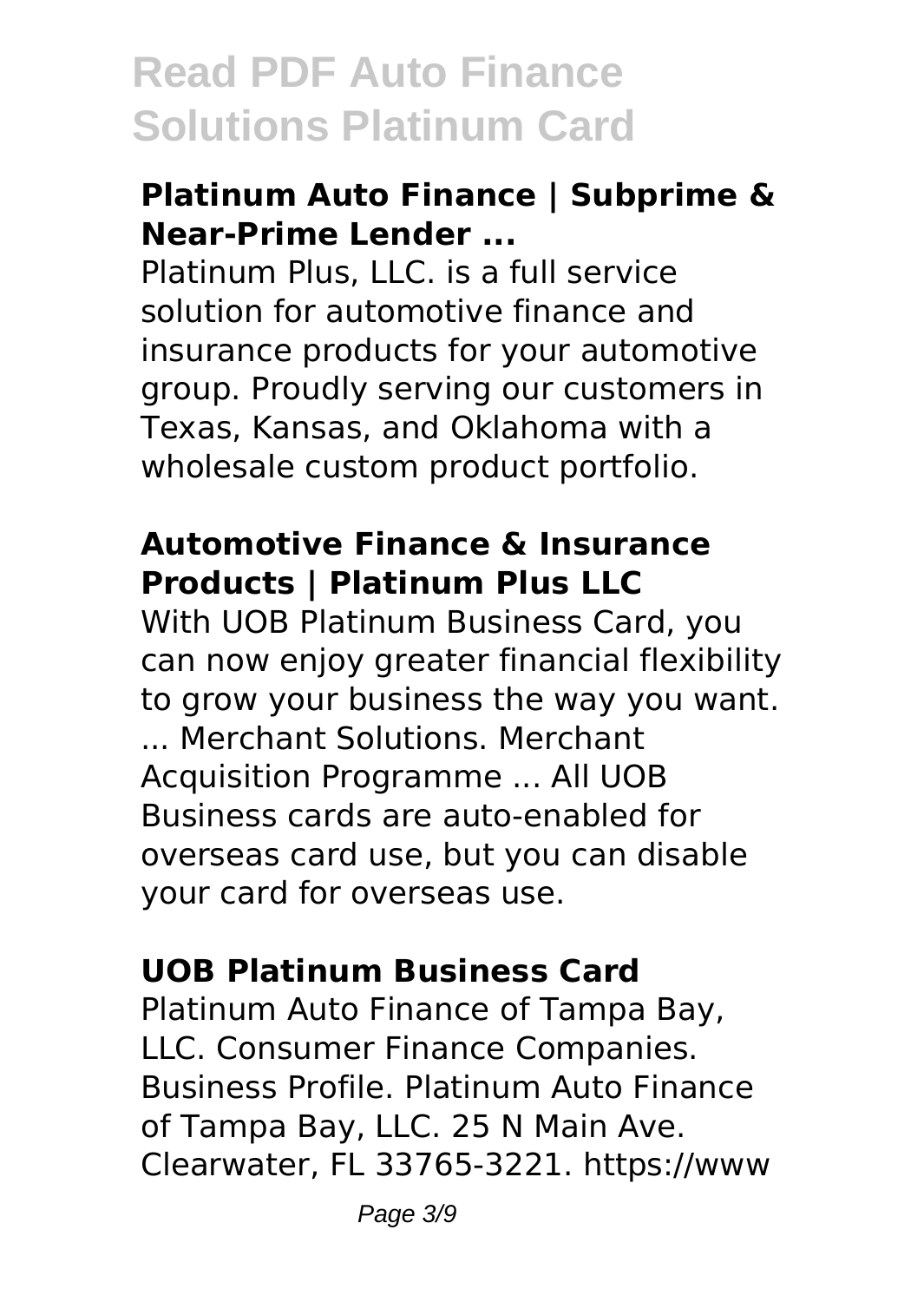...

### **Platinum Auto Finance of Tampa Bay, LLC | Better Business ...**

4 business days later, my wife received a bizarre offer in the mail from some outfit calling themselves "Auto Finance Solutions". It starts off with "Congratulations on your Automotive Platinum Card" and that she's been prequalified for an auto loan.

### **Financial Threat? - Bogleheads.org**

What customers do get is a platinum card -- but it's not a credit card at all. It comes with a catalog of overpriced trinkets. ... American Credit Solutions, Hartford Auto Club, ...

### **'Pre-Approved' Platinum Ploy - CBS News**

Discover our array of ADCB islamic Banking credit cards and enjoy the premium benefits of the gold, platinum, and touchpoints credit cards in the UAE.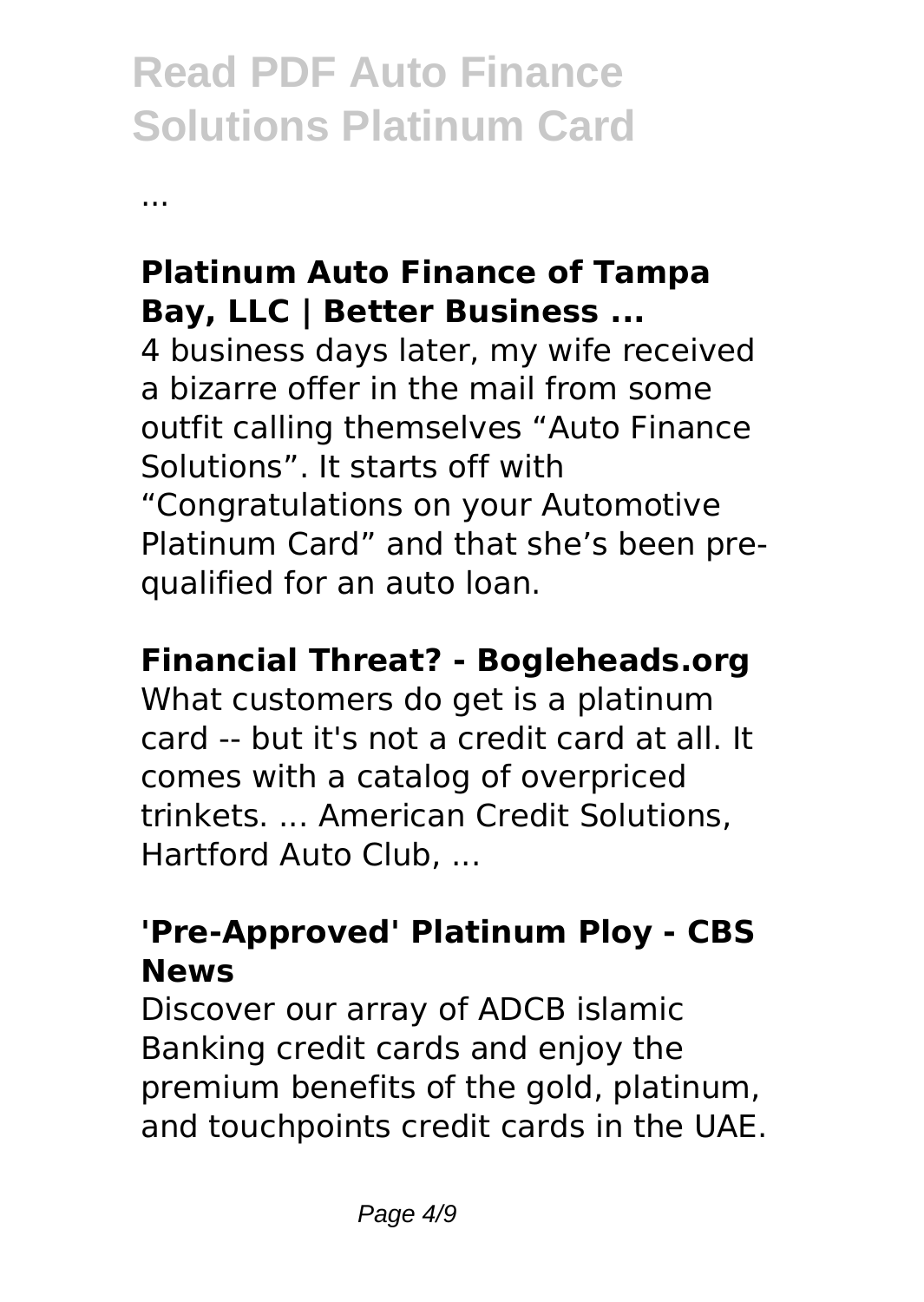### **Islamic Credit Cards in UAE | ADCB Islamic Banking**

About CPS. Corporate Profile Consumer Portfolio Services is an independent specialty finance company that provides indirect automobile financing to individuals with past credit problems, low incomes or limited credit histories. We purchase retail installment sales contracts primarily from franchised automobile dealerships secured by late model used vehicles and, to a lesser extent, new vehicles.

### **CPS-Consumer Portfolio Services, Inc.**

aafaq islamic finance, Specializing in Government related financial services and Islamic finance solutions announced a strategic alliance on 27/11/... This system provides a numbe... DUBAI, 3rd November, 2014 (WAM) - aafaq Islamic Finance, a UAE-based leading Shari'a compliant financial institution, has carried out its first...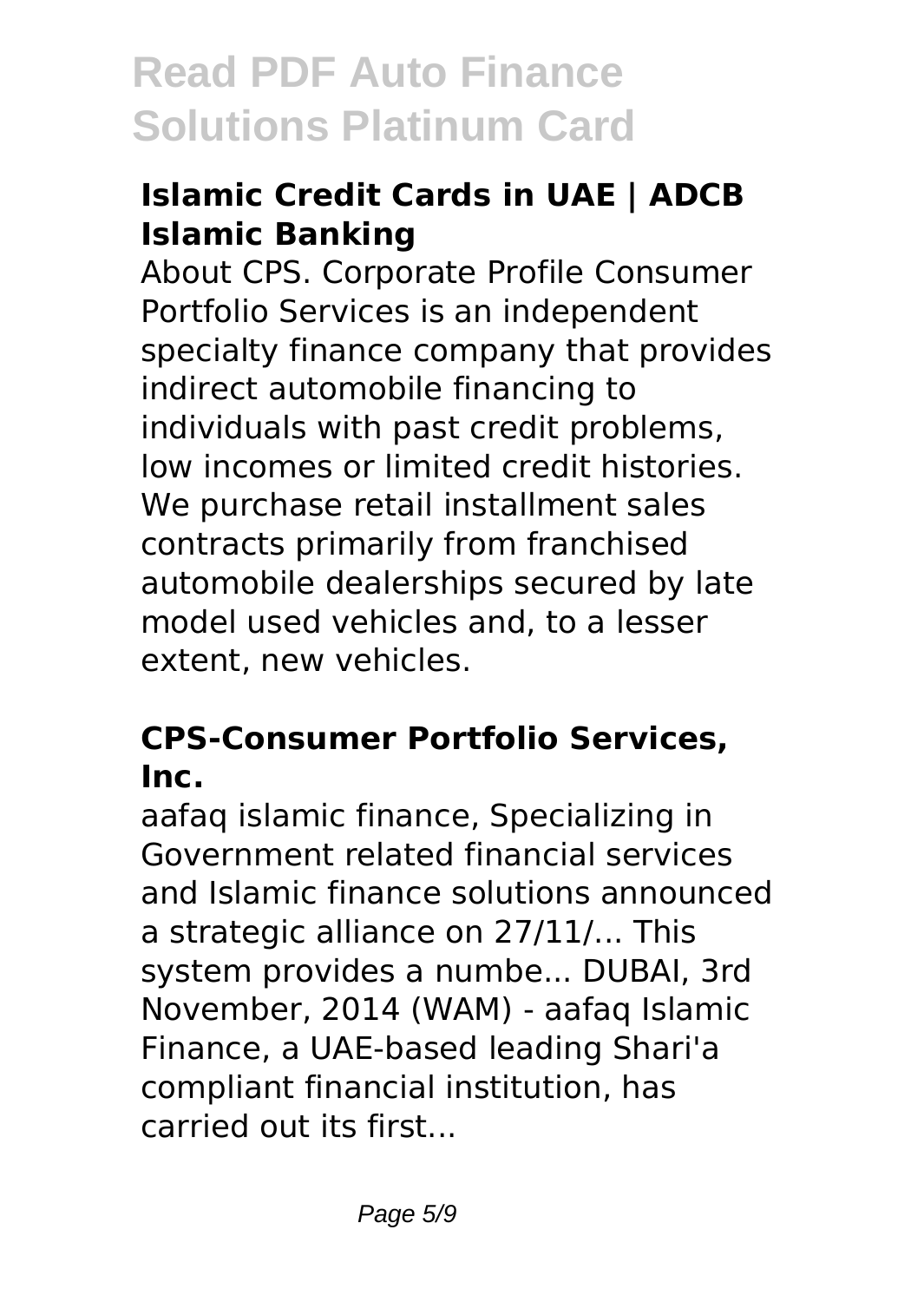### **aafaq Islamic Finance**

A prestigious card that combines the flexibility and simplicity of a debit card and the benefits of a credit card. Privilege Club Platinum Debit Card Earn higher rewards and enjoy additional benefits with this premium debit card.

### **Islamic Debit Cards in UAE | ADCB Islamic Banking**

Available in three variants –Infinite, Signature and Platinum Credit Cards. Earn Skywards Miles on all your spends, and redeem them for flights or a host of other travel and lifestyle benefits with Emirates and Emirates Skywards partners.

#### **Credit and Debit Cards | Personal | Dubai Islamic Bank**

UAB Toll Free. 800 474. International callers +971 6 5987332. Sadara Toll Free. 800 72 32 72. Sadara international +971 6 5987333

### **Investment Solutions l UAB l United**

Page 6/9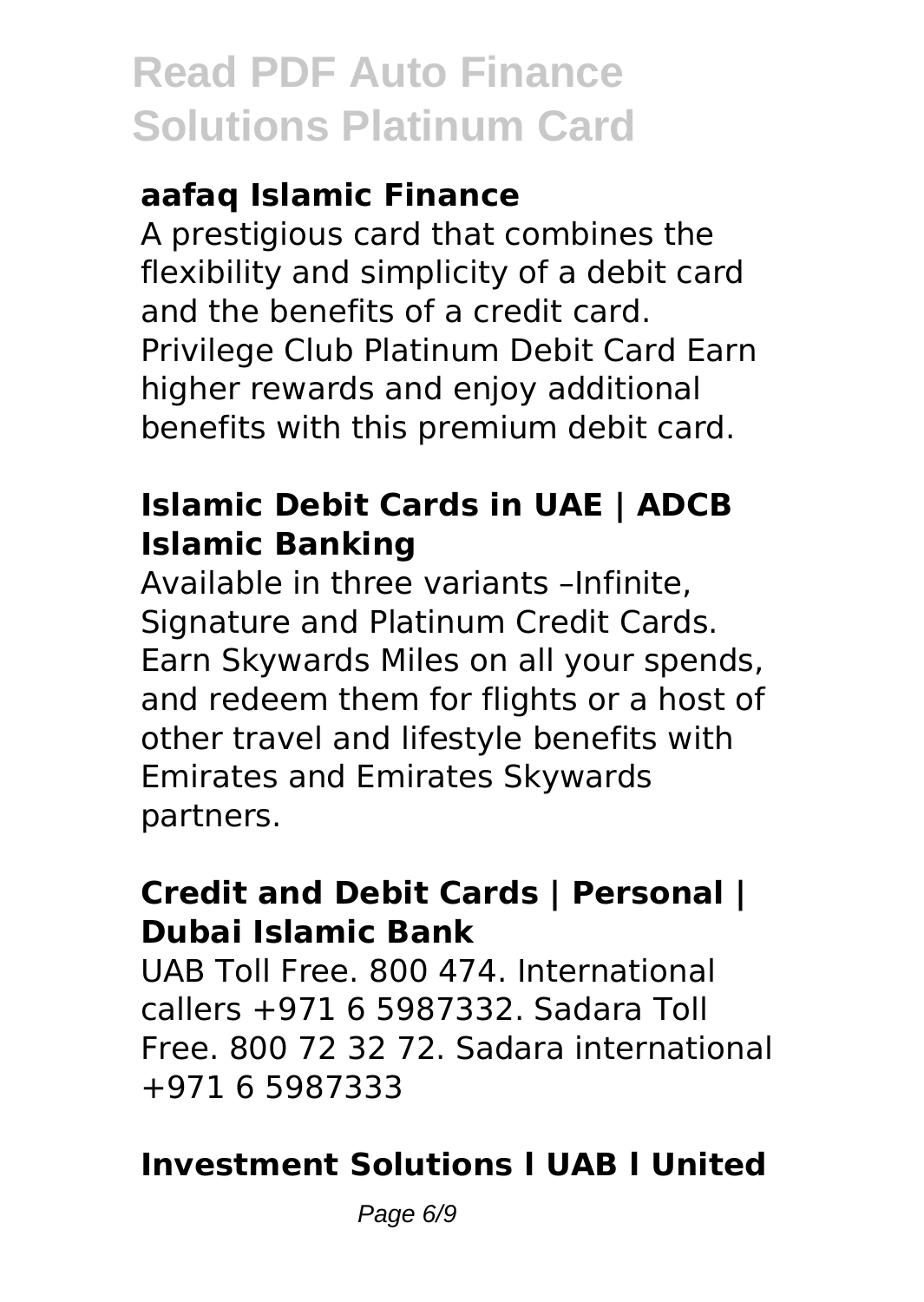### **Arab Bank**

Annual Percentage Rate for Auto Finance - Based on a Finance Amount of BHD10,000 for 7 years with profit rate of 6.15%, administration fee of BHD105. Home Finance Annual Percentage Rate for Home Finance - Based on a finance amount of BHD100,000 for 25 years with profit rate of 6.05% and administration fee of BHD210.

### **Base Rate Al Hilal – AUB**

Auto Finance; Home Finance; ... Priority Banking Solutions; Investment Solutions. Investment Considerations; Investment Philosophy; Investment Offerings; Multiasset fund portfolios; Know your risks; Search. Personal; Cards; Debit Cards; Platinum Debit Card; Apply now for NBF Platinum Debit Card; Back to Platinum Debit Card. Apply now for NBF ...

### **Apply now for NBF Platinum Debit Card | Platinum Debit ...**

Banque Saudi Fransi, Saudi Joint stock company, Capital of SAR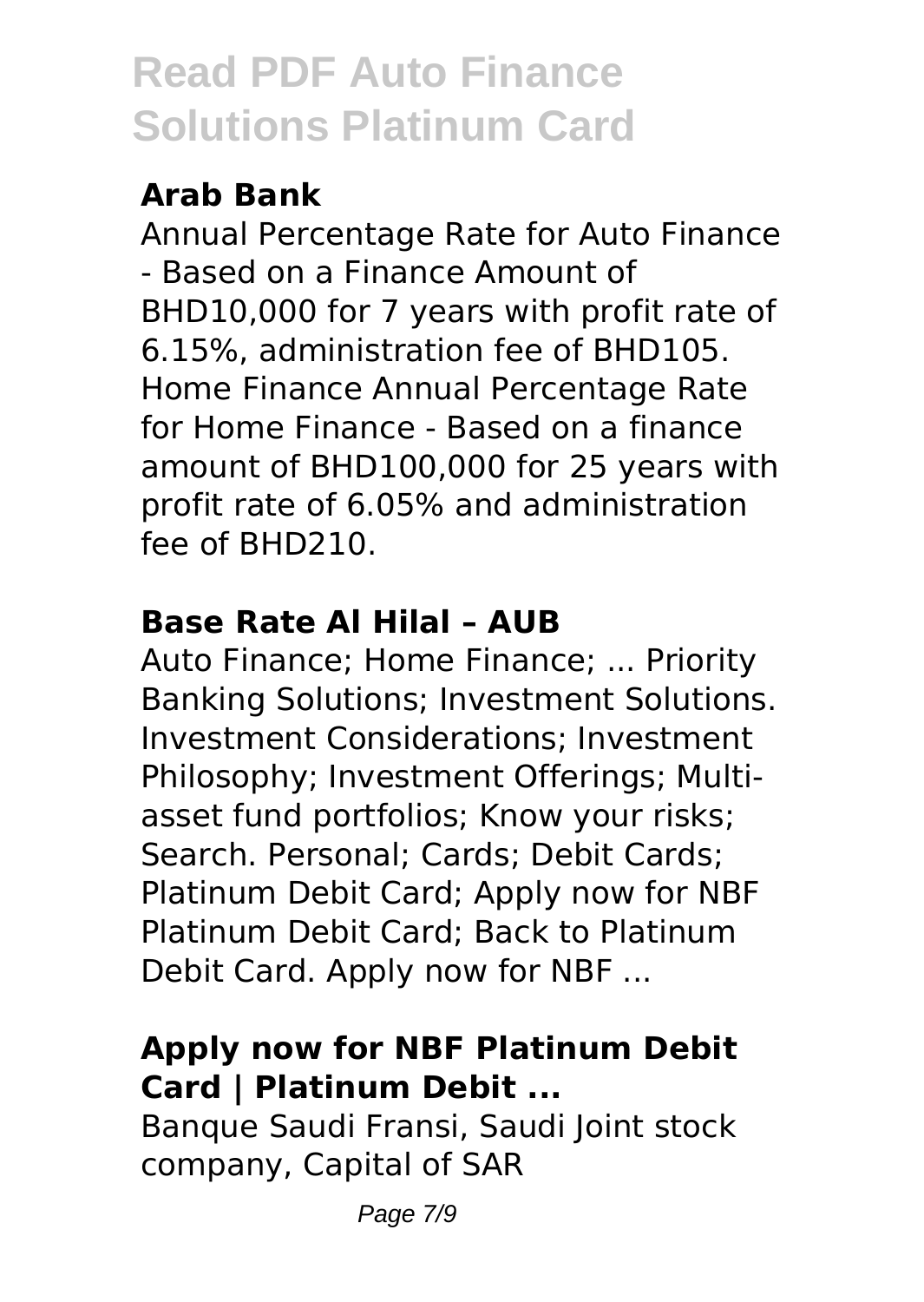12,053,571,670. P.O. Box 56006 Riyadh 11554, Telephone +966112890000, Riyadh 12624 – 2722, www.alfransi.com.sa, Founded under license duly promulgated by royal decree No 23/m dated 17/06/1397 H , and it is under SAMA supervision and control.

#### **Compare Cards - Banque Saudi fransi**

Don't let your balance get the better of you. Take control of your balance with a Platinum Low Rate credit card from Addition Financial. Having a lower rate will help you avoid paying unnecessary interest and reduce monthly payment stress so you can kiss that balance goodbye.

### **Platinum Low Rate - Addition Financial Credit Union**

Earn cash rebates of 0.30% on total retail spend with your UOB Platinum Business Credit Card (except for Cash Advance and Bank Charges). Show less